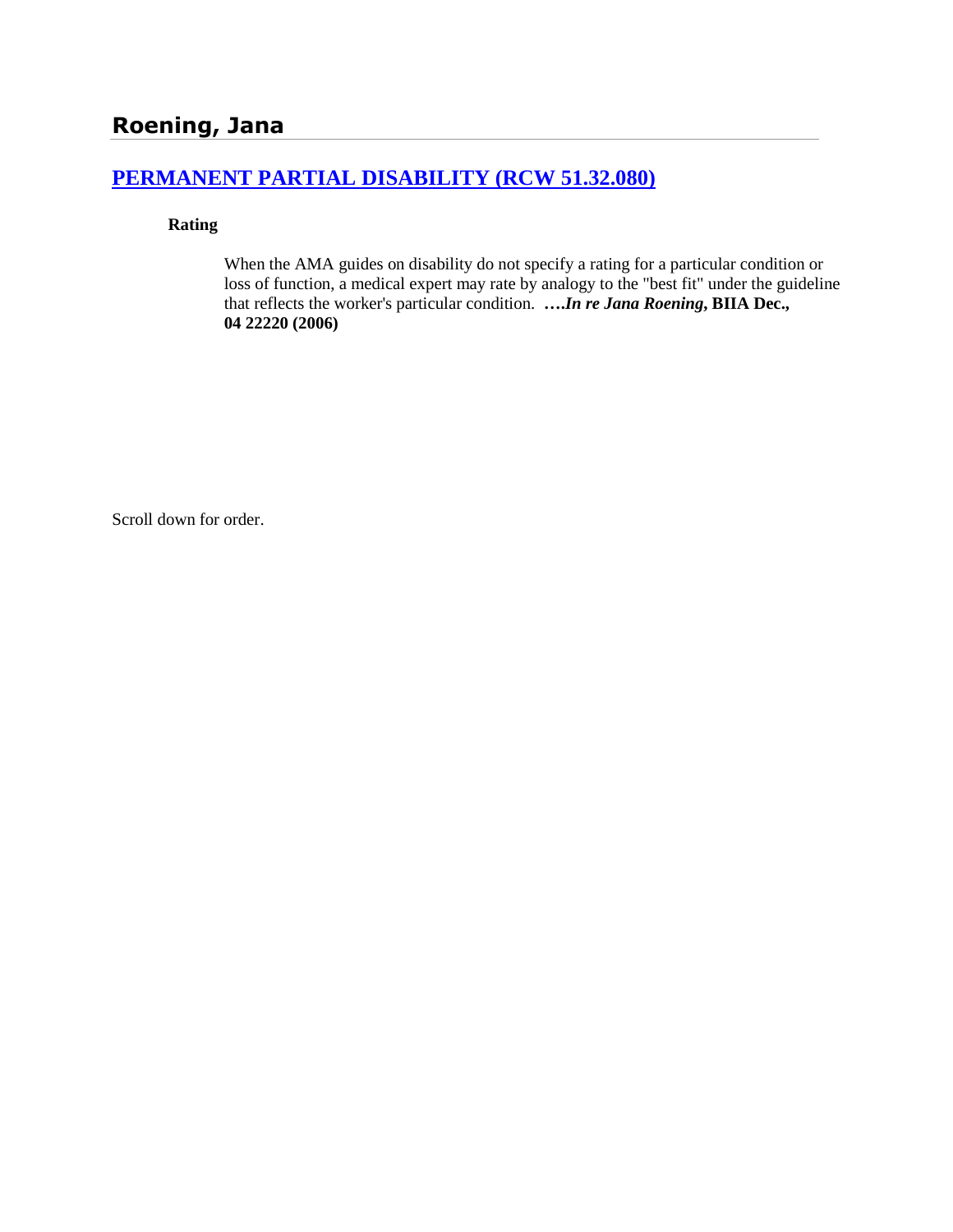## **BEFORE THE BOARD OF INDUSTRIAL INSURANCE APPEALS STATE OF WASHINGTON**

**)**

**IN RE: JANA J. ROENING ) DOCKET NO. 04 22220**

**CLAIM NO. W-045386 ) DECISION AND ORDER**

APPEARANCES:

Claimant, Jana J. Roening, by Casey & Casey, P.S., per Gerald L. Casey

Self-Insured Employer, Safeway, Inc., by Thomas G. Hall & Associates, per Thomas G. Hall and Joseph A. Albo

This is an appeal filed by the claimant, Jana J. Roening, on December 13, 2004, from an order of the Department of Labor and Industries dated October 21, 2004. In this order, the Department directed the self-insured employer to recalculate and repay previously paid time-loss compensation, based on the wage calculation set forth in the order; directed the self-insured employer to pay loss of earning power benefits to legal fixity; ended time-loss compensation as paid to September 14, 2002; and closed the claim without an award for permanent partial disability. The Department order is **REVERSED AND REMANDED**.

## **DECISION**

Pursuant to RCW 51.52.104 and RCW 51.52.106, this matter is before the Board for review and decision on a timely Petition for Review filed by the claimant, Jana J. Roening, to a Proposed Decision and Order issued on February 17, 2006. The industrial appeals judge reversed the October 21, 2004 Department order and remanded the appeal to the Department to direct the self-insured employer to pay loss of earning power benefits for the period of September 15, 2002 through September 22, 2003, and to thereupon close the claim otherwise in accordance with the October 21, 2004 Department order. The Board has reviewed the evidentiary rulings in the record of proceedings and finds that no prejudicial error was committed. The rulings are affirmed.

In her Petition for Review, the claimant contends that she is entitled to loss of earning power benefits for the period of September 22, 2003 to September 22, 2004, and that she has a permanent impairment as a result of her right shoulder girdle strain. We agree with the industrial appeals judge's determination that Ms. Roening was not entitled to loss of earning power benefits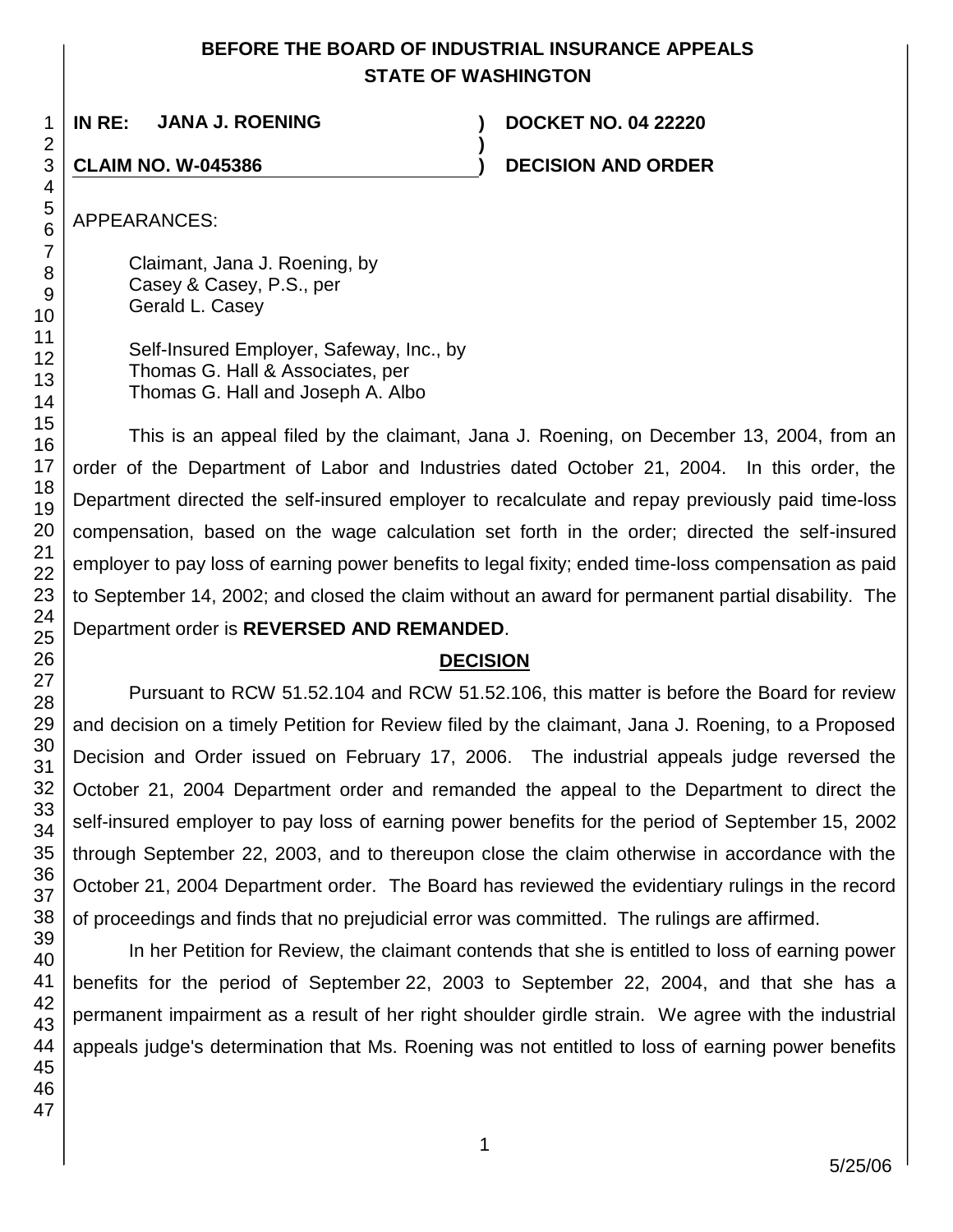after September 22, 2003, because that was the date of legal fixity. *In re Carl Coolidge,* BIIA Dec., 89 4308 (1991). However, we have granted review because the claimant is entitled to a permanent partial disability award, based on a "best fit" analysis. *In re Miguel Barraza*, Dckt. No. 02 20933 (January 30, 2004).

The evidence presented by the parties is adequately set forth in the Proposed Decision and Order and will be reviewed here only to the extent necessary to an understanding of our decision. Ms. Roening has been employed by Safeway for over 18 years. She is right-handed and strained her right shoulder girdle working as a checker. The claim was allowed based on an October 15, 1998 injury date.

After the injury, Ms. Roening was released to return to work at light duty and worked in that capacity until sometime in 2000, at which point she was taken off work again for 16 months. She was paid time-loss compensation for that period. On March 15, 2002, Theodore Becker, Ph.D., performed a physical capacities evaluation at Safeway's request. He found weakness in the muscles of Ms. Roening's right upper extremity. He concluded that she should not reach out in a fully horizontal position at or above the right shoulder, on a constant or continuous basis. She could only perform those movements on a frequent basis, *i.e*., 66 percent of the time. He felt she could return to work as a checker/cashier, so long as she was accommodated in this fashion, and he conveyed his opinions to Safeway.

Dr. Becker's recommendation was consistent with a long history of various medical providers recommending that Ms. Roening's work station be modified. For example, a May 5, 2000 independent medical examination (IME) recommended ergonomic modifications. On May 14, 2001, an occupational therapist performed a work site analysis and recommended that a left-sided check-out stand be provided to Ms. Roening. An October 3, 2001 IME recommended work station modifications. Similar recommendations were made on October 3, 2001; January 17, 2002; and April 14, 2004.

Eventually, Safeway offered Ms. Roening a lower paying job as a video clerk and bookkeeper. She returned to work in that capacity on August 19, 2002, but kept "pestering" her employer to provide a left-handed check stand, so that she could return to the higher paying job-at-injury. 7/21/05 Tr. at 17. Safeway paid loss of earning power benefits only until September 14, 2002, even though Ms. Roening continued working in the lower paying position for two years. Then, in the late summer of 2004, the employer offered Ms. Roening a job as a checker,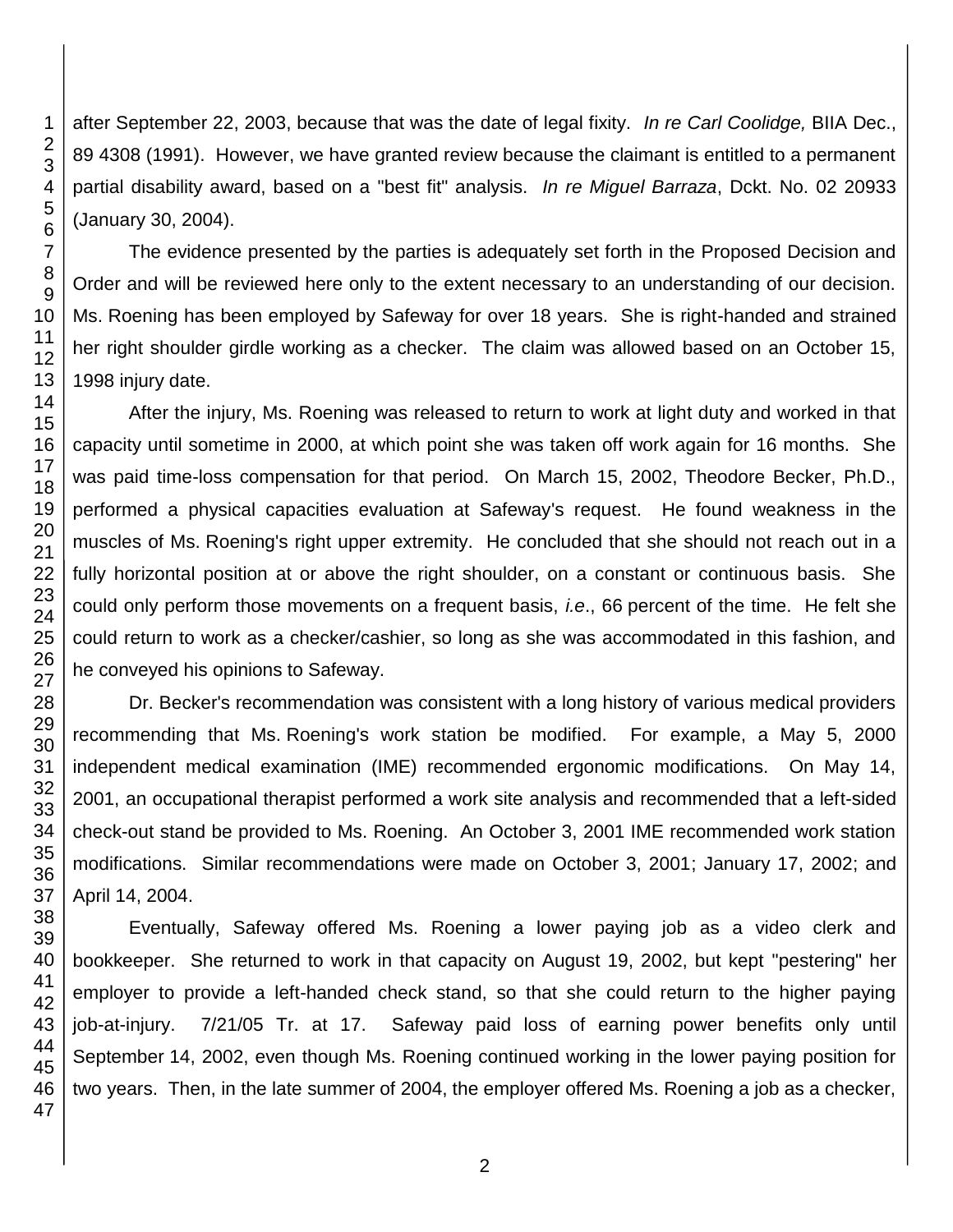using a left-handed check stand. On September 22, 2004, she returned to the job-at-injury, with that accommodation.

In the meantime, on October 11, 2002, the self-insured employer attempted to close the claim with time-loss compensation as paid to September 14, 2002, and with no permanent partial disability award. However, the claimant protested that order and, on May 16, 2003, the Department declared the self-insured employer's order null and void, because it was issued without authority. A self-insured employer is permitted to close a claim only when the worker has "returned to work with the self-insured employer of record, whether at the worker's previous job or at a job that has comparable wages and benefits." RCW 51.32.055(9). Neither of those prerequisites was satisfied here.

The claim remained open until September 22, 2003, when the Department closed it with time-loss compensation as paid to September 14, 2002, and no permanent partial disability award. The claimant filed a timely protest and the order was held in abeyance. The Department once again closed the claim on October 21, 2004, with time-loss compensation as paid to September 14, 2002, and with no award for permanent partial disability. In the October 21, 2004 order, the Department also set forth the calculation of the wage rate, directed the self-insured employer to recalculate and repay time-loss compensation based on that rate, and directed the employer to pay loss of earning power benefits "to legal fixity."

Ms. Roening appealed, seeking additional loss of earning power benefits and a permanent partial disability award. The self-insured employer cross-appealed in Docket No. 04 22220-A, challenging the wage rate. That appeal was dismissed on December 6, 2005.

**Loss of earning power benefits:** The industrial appeals judge determined that Ms. Roening was entitled to loss of earning power benefits for the period of September 15, 2002 through September 22, 2003, the date on which the Department issued its first claim closure order. In so finding, he essentially directed the self-insured employer to do what the Department had already required in its October 21, 2004 order, to "pay loss of earning power benefits to legal fixity." He concluded that September 22, 2003, was the date of legal fixity, under the analysis of such cases as *In re Douglas Weston*, BIIA Dec., 86 1645 (1987) and *In re Carl Coolidge,* BIIA Dec., 89 4308 (1991). Under *Coolidge,*

a worker cannot automatically extend the period of entitlement to loss of earning power compensation by protesting an initial closing order which determined the extent of permanent partial disability. The period of entitlement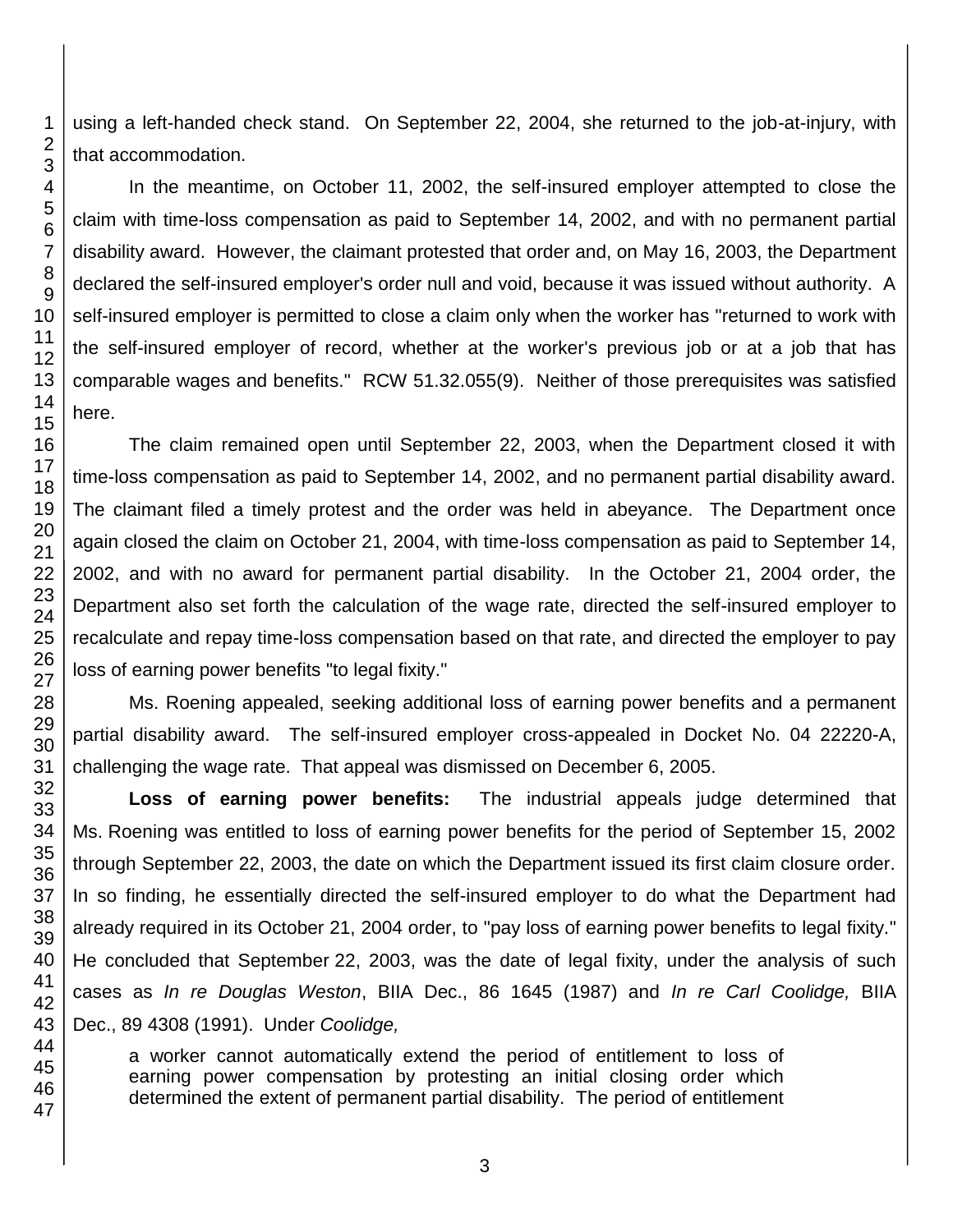is not extended absent proof that the worker's condition was not fixed on the date of the closing order.

#### *Coolidge*, at 4.

In her Petition for Review, the claimant seeks loss of earning power benefits "until her full return to work in the left-hand check stand on September 22, 2004." Petition for Review, at 9. In order to qualify for such benefits, Ms. Roening was required to show both that her loss of earning power continued after September 22, 2003, and that her condition was not fixed as of that date. She has satisfied the first requirement, but not the second.

Ms. Roening testified that after the self-insured employer initially closed the claim on October 11, 2002, she received no treatment until after she was involved in an unrelated motor vehicle accident on February 20, 2003. She agreed that the treatment after October 11, 2002, resulted primarily from that accident. In addition, neither Guy Earle, M.D., nor Linda M. Wray, M.D., suggested that Ms. Roening needed any further rehabilitative treatment after September 22, 2003. Ms. Roening's condition was therefore fixed and stable as of that date. As a result, she was not entitled to loss of earning power benefits after September 22, 2003, the date of legal fixity.

**Permanent partial disability:** With respect to the question of whether Ms. Roening has a permanent impairment, WAC 296-20-2015 "provides guidance regarding the rating systems generally used." For specified disabilities, physicians are directed to use the *AMA Guides to the Evaluation of Permanent Impairment* and to determine the percentage of loss of function, as compared to the amputation value listed in RCW 51.32.080.

Only two doctors testified, Dr. Earle on the claimant's behalf and Dr. Wray on behalf of the employer. Neither was a treating doctor; each examined Ms. Roening on only one occasion. The industrial appeals judge found Dr. Wray more persuasive, in part because she saw the claimant six months prior to claim closure, while Dr. Earle "did not see Ms. Roening until almost ten months after claim closure." Proposed Decision and Order, at 9. Since Ms. Roening's condition has been fixed and stable for years, this is not a meaningful distinction. Furthermore, the basis for the purported ten-month gap is an error in the transcript of Dr. Earle's June 20, 2005 deposition. At page 8 of the transcript, he reportedly testified that he had examined Ms. Roening on "August 2, 2005." That is not possible and was either a misstatement or a transcription error. On cross-examination, the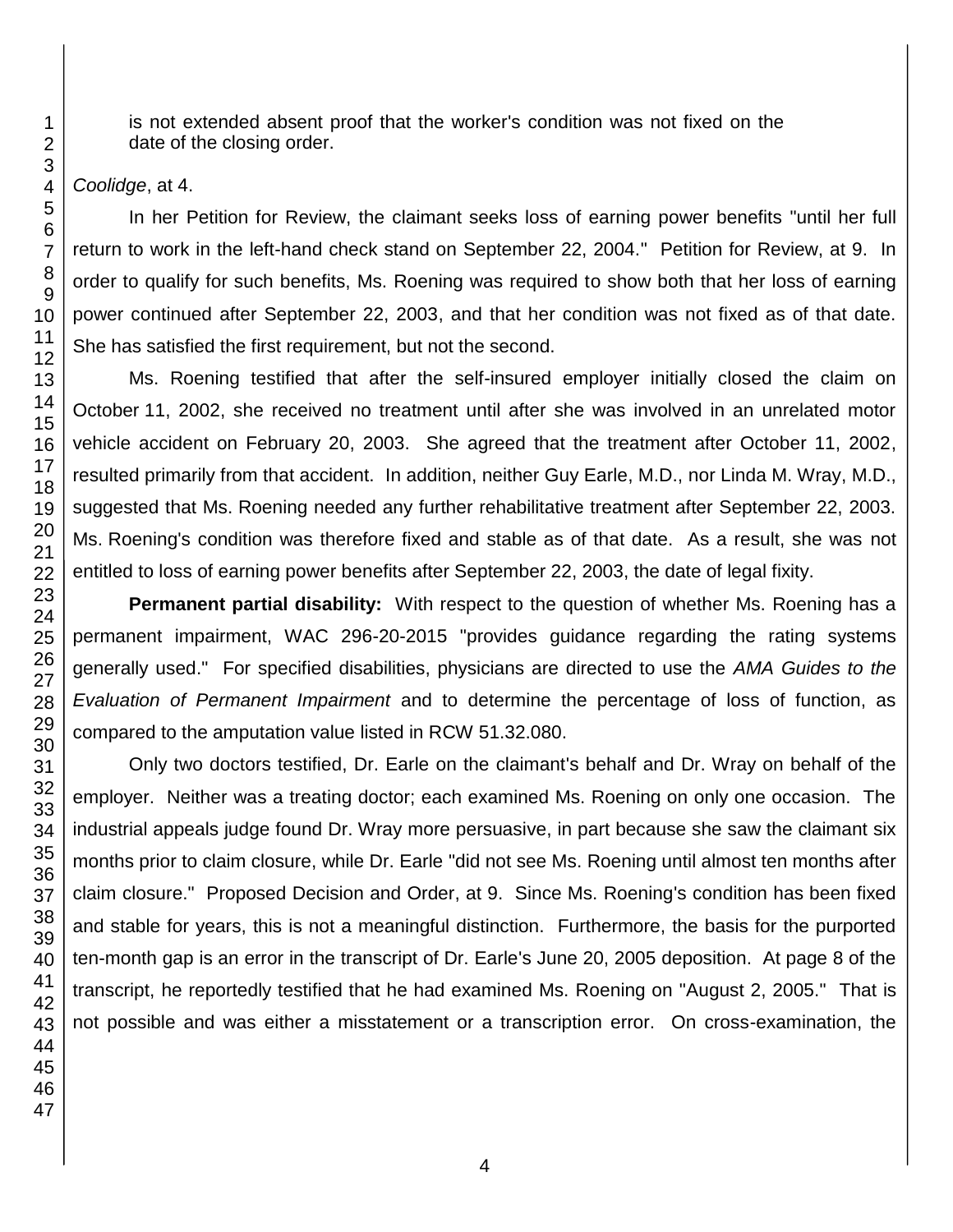self-insured employer's attorney clarified that Dr. Earle had examined Ms. Roening on March 2, 2005. Thus, Dr. Earle actually saw the claimant closer to the closing date than Dr. Wray.

Dr. Earle and Dr. Wray agreed that Ms. Roening's right shoulder range of motion was entirely normal. They agreed that the *AMA Guides* do not provide an impairment rating under those circumstances. In fact, that is what Dr. Earle wrote in his initial report. However, when the claimant's attorney asked him to reconsider, he gave an impairment rating of 6 percent of the amputation value at the shoulder, by using a "best fit" analysis.

As Dr. Earle testified, impairment equates to loss of function. There is no question that Ms. Roening has an objective loss of function in the right scapular area, which Dr. Earle described as follows:

there was visible swelling in the right trapezius muscle and she carried her right shoulder in a down and forward position. What this did was to pull the right shoulder blade, or scapula, around the side of the chest wall and cause it to stick out away from the chest wall in back.

Earle Dep. at 17.

Dr. Earle performed "a focused examination on the scapula or shoulder blades and found movement abnormalities of the scapula. In examining her from the back, I noticed that when she crossed her arms in front, there was diminished movement of the right scapula. And then when she crossed her arms behind herself, again the right scapula did not move as well as the left." Earle Dep. at 19. He described how he stood behind Ms. Roening and asked her to:

- slowly raise her arms from her side away from her body and directly over her head. And during this time period, I was watching the movement of the right scapula compared to the left scapula.
- What happened on the left side, which is normal, is beyond a certain point, for most people around 90 degrees, in order to get the arms straight away from the body, in order to get the arms higher, the scapula actually has to rotate on the chest wall. And you can actually watch the scapula slowly rotate upwards to get the arms over the head. On the right side, this process did not go smoothly. She was able to get her arm up over her head but the motion of the scapula was very jerky, and through part of that motion, it was sticking out away from the chest wall, which is again a sign that there's a lot of imbalance of the muscles of the scapula.

Earle Dep. at 20.

Indeed, in order to get normal mobility in the right shoulder, Ms. Roening had to "actually sacrifice a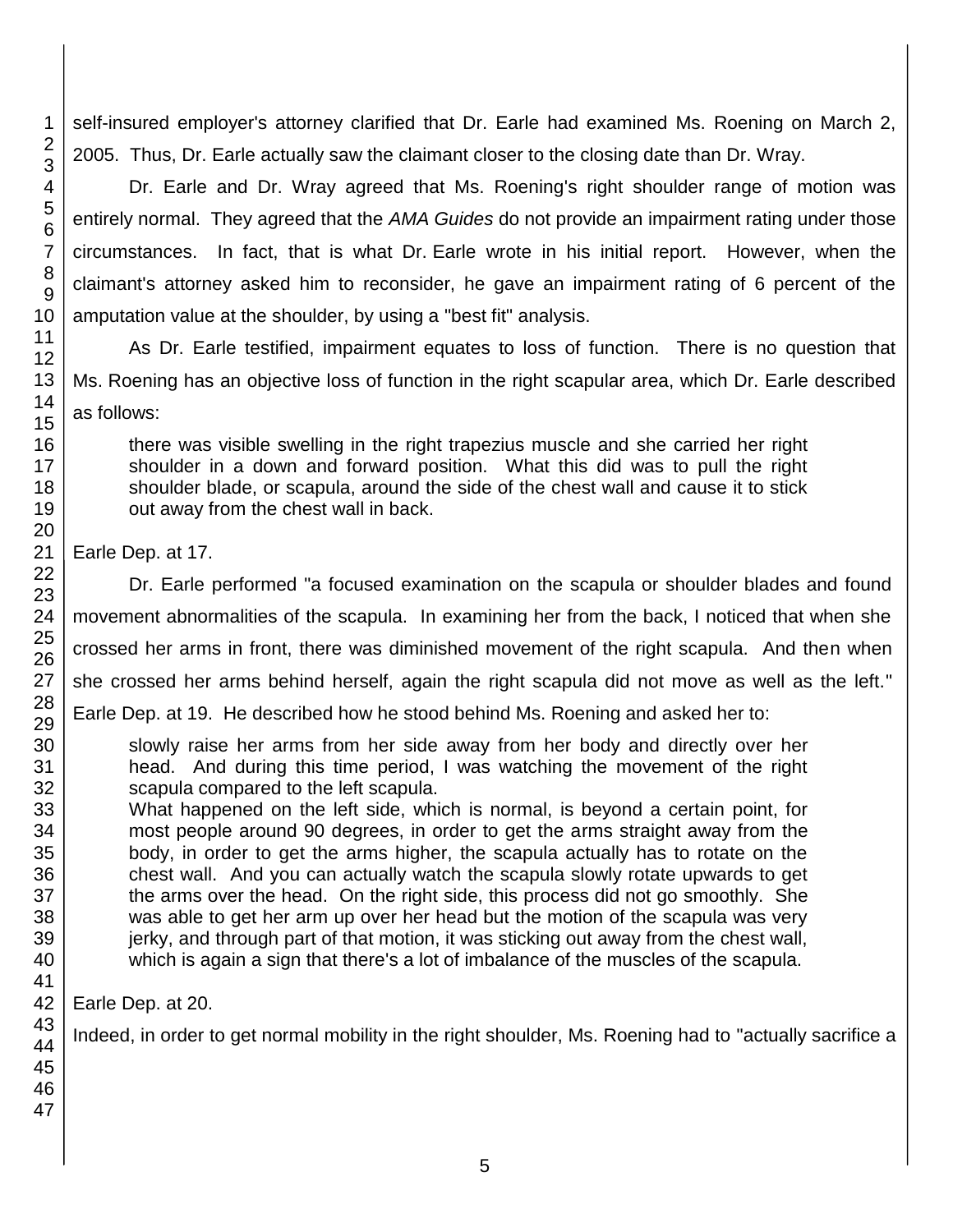lot as far as the scapular function goes. That abnormal positioning and movement of the scapula is what really allows her to get to the 180 degrees of flexion [and] adduction [in her right shoulder]." Earle Dep. at 28.

Because there is no specific rating in the *AMA Guides* for a shoulder girdle or scapular loss of function, Dr. Earle rated the impairment by analogy, under the closest fit he could find. The best equivalent in the *Guides* was occult shoulder instability. Looking at the criteria for that condition, he gave a rating of "6 percent upper extremity impairment with respect to amputation at the shoulder level, using the equivalency approach." Earle Dep. at 24. Thus, the question before us is whether a worker who has an objectively demonstrable loss of function is entitled to a permanent partial disability award under a "best fit" analysis, if that impairment is not specifically described in the *AMA Guides*.

There is no question that a "best fit" analysis applies to unspecified disabilities. *In re Traci Gleason*, BIIA Dec., 92 5936 (1994). More recently, we have extended the "best fit" approach to specified disabilities. *In re Miguel Barraza*, Dckt. No. 02 20933 (January 30, 2004). Our starting point, then, is that Ms. Roening is not precluded from receiving a permanent partial disability award simply because the *AMA Guides* do not specifically address her condition.

Turning to the medical evidence, we find Dr. Earle's "best fit" approach and his well-documented clinical findings persuasive. Unlike Dr. Earle, who specializes in occupational medicine, Dr. Wray is a neurologist. Her specialty is not particularly relevant here, since there is no contention that Ms. Roening has any neurological deficits. To the contrary, Dr. Earle agreed that the claimant's neurological examinations have been consistently normal.

In addition, there is no indication that Dr. Wray performed the relevant focused examination of the scapula which Dr. Earle described so vividly, objectively demonstrating loss of function. Furthermore, Dr. Wray's opinion that Ms. Roening had no restrictions and could return to work as a checker, without any accommodation, is not credible, and undermines her opinion on impairment. The self-insured employer's own experts have been saying for years that Ms. Roening has restrictions and needs to be accommodated with a left-handed check stand. The claimant was highly motivated to return to work in the higher paying checker position. There is no question about her sincerity; Dr. Wray herself agreed that Ms. Roening was straightforward and did not exaggerate her symptoms. If Ms. Roening could have returned to the checker position without an accommodation, she likely would have done so. It is apparent that she was unable to do so precisely because of the loss of function described by Dr. Earle.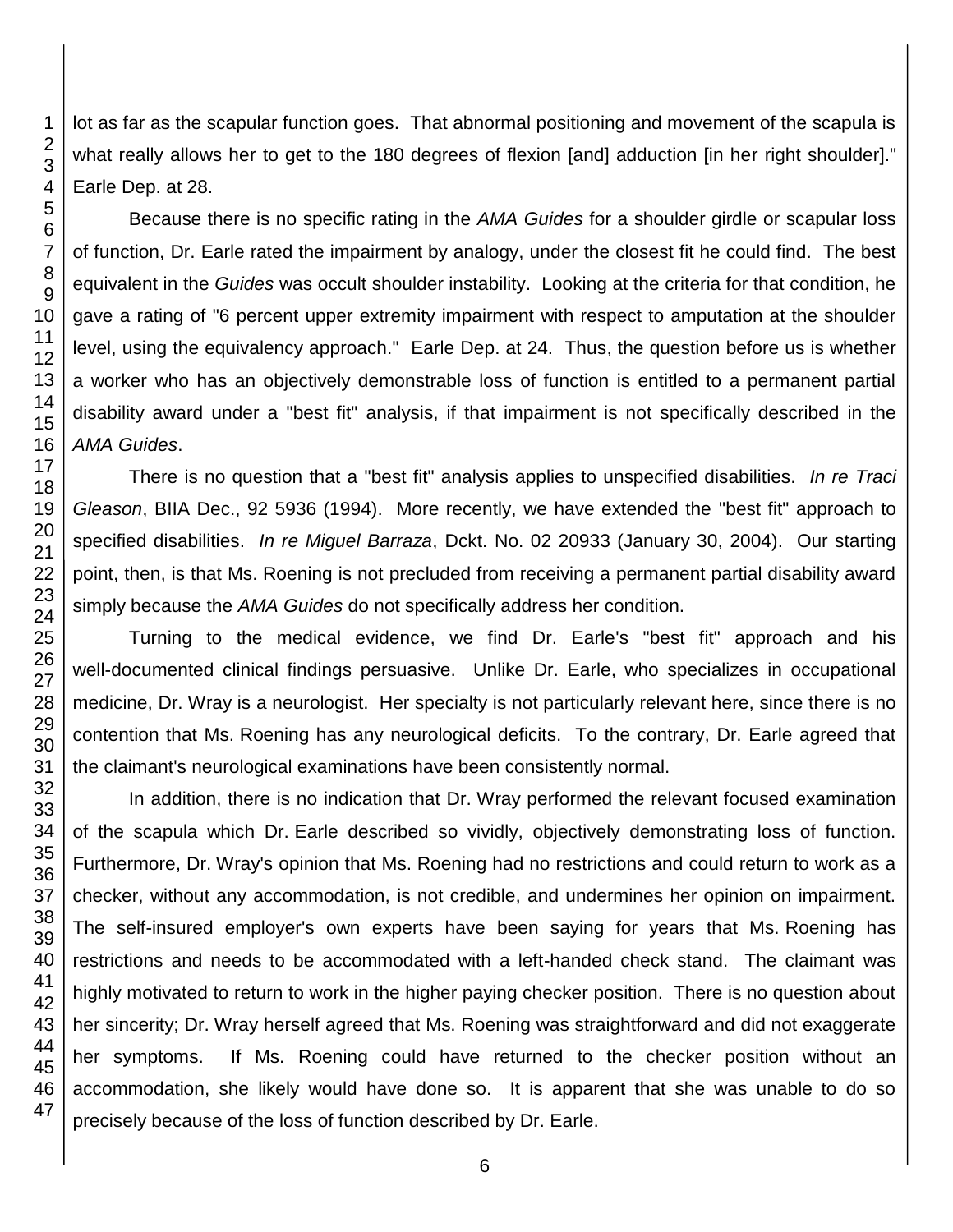We therefore accept Dr. Earle's impairment rating. As a result, the October 21, 2004 Department order must be reversed, and the claim remanded to the Department to calculate the monthly wage rate as set forth in the October 21, 2004 order; direct the self-insured employer to recalculate and pay time-loss compensation based on that wage rate; direct the self-insured employer to pay loss of earning power benefits for the period of September 14, 2002 to September 22, 2003; and close the claim with a permanent partial disability award equal to 6 percent of the amputation value of the arm at or above the deltoid insertion or by disarticulation at the shoulder.

### **FINDINGS OF FACT**

1. On November 15, 1999, an Application for Benefits was received by the Department of Labor and Industries, in which the claimant, Jana J. Roening, alleged that she sustained an industrial injury on October 15, 1998, while in the course of employment with Safeway, Inc. The application for benefits was received by the self-insured employer on October 27, 1998. On November 19, 1999, the Department allowed the claim for an injury or occupational disease.

On September 22, 2003, the Department closed the claim with time-loss compensation as paid to September 14, 2002, and without an award for permanent partial disability.

On November 4, 2003, the claimant protested the September 22, 2003 Department order. On October 21, 2004, the Department corrected its September 22, 2003 order; calculated the claimant's monthly wage as \$3,697.78; determined that the claimant was married with two children; directed the self-insured employer to recalculate and repay time-loss compensation based upon the monthly wages set forth in the order; ended time-loss compensation as paid to September 14, 2002; directed the self-insured employer to pay loss of earning power benefits to legal fixity; and closed the claim without an award for permanent partial disability.

On December 13, 2004, the claimant filed a Notice of Appeal from the October 21, 2004 Department order with the Board of Industrial Insurance Appeals. On January 5, 2005, the Board granted the appeal and assigned it Docket No. 04 22220.

- 2. On October 15, 1998, the claimant, Jana J. Roening, sustained an industrial injury while in the course of her employment with Safeway, Inc. As a proximate result of that injury, Ms. Roening suffered a right shoulder girdle strain.
- 2 3 4 5 6 7 8 9 10 11 12 13 14 15 16 17 18 19 20 21 22 23 24 25 26 27 28 29 30 31 32 33 34 35 36 37 38 39 40 41 42 43 44 45 46 47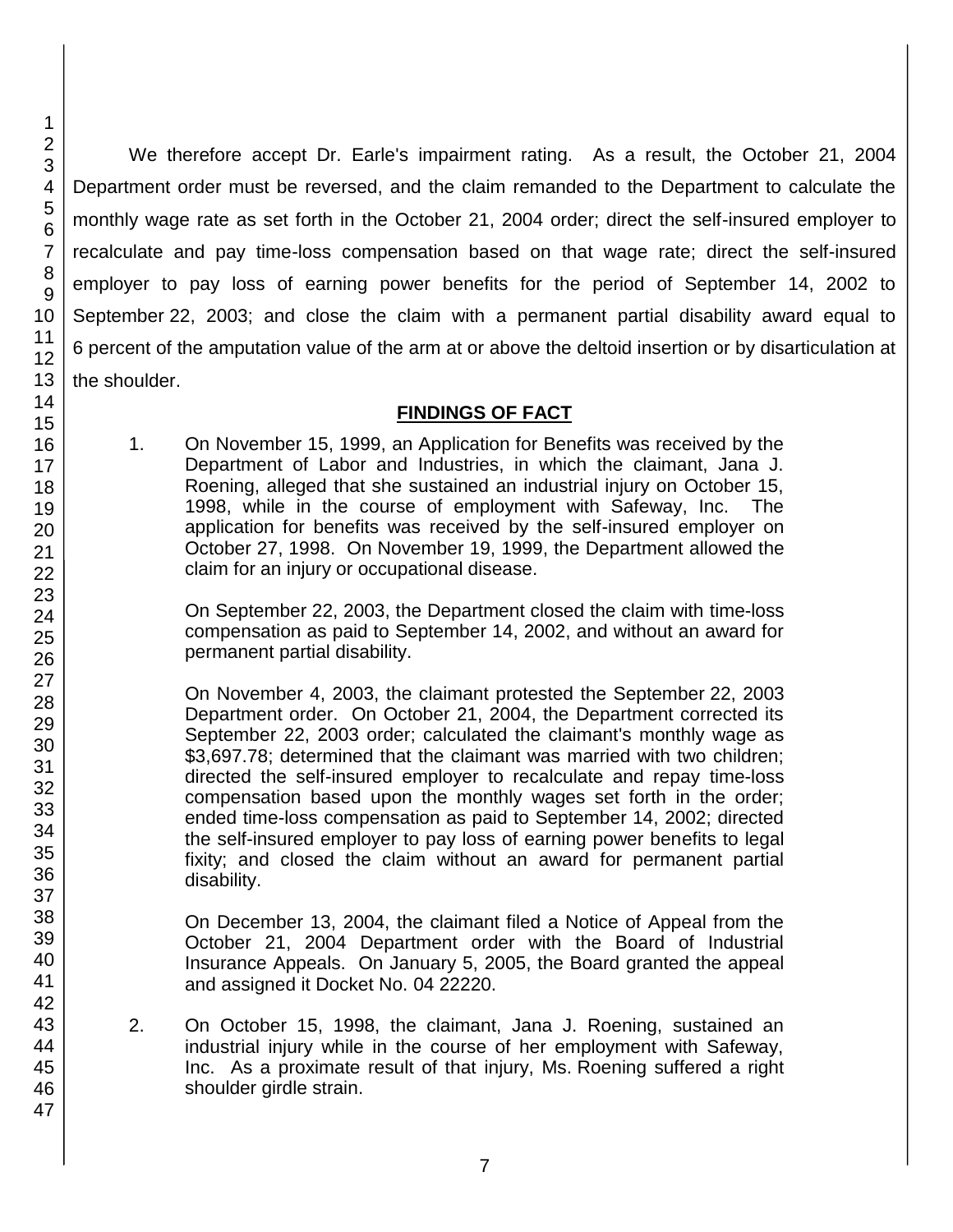- 3. At the time of the industrial injury, Ms. Roening was working as a checker, approximately thirty hours per week, earning \$14.85 per hour (adjusted for inflation \$17.85). After the injury, she was released to return to work at light duty and worked in that capacity until sometime in 2000, at which point she was taken off work again for 16 months. She was paid time-loss compensation for that period. On August 19, 2002, she returned to work with Safeway, with restrictions, as a video clerk/office worker, for approximately twenty hours per week. While working in that position, Ms. Roening earned approximately \$12.15 per hour and worked approximately twenty hours per week. Safeway paid loss of earning power benefits until September 14, 2002. Ms. Roening continued working in the lower paid video clerk/office worker position for two years, until September 22, 2004. On that date, she returned to the job-at-injury as a checker, with the aid of a left-handed check stand.
- 4. The Department issued its first closing order on September 22, 2003. On November 4, 2003, the claimant protested that order and on October 21, 2004, the Department issued the closure order which is the subject of this appeal.
- 5. As of September 22, 2003 and through October 21, 2004, Ms. Roening's condition, proximately caused by the October 15, 1998 industrial injury, was fixed and stable. No further proper and necessary treatment was warranted between September 22, 2003 and October 21, 2004.
- 6. During the period of September 14, 2002 to September 22, 2003, Ms. Roening sustained a loss of earning power greater than 5 percent, as a proximate result of the October 15, 1998 industrial injury.
- 7. As of September 22, 2003 and through October 21, 2004, Ms. Roening's permanent impairment, proximately caused by the October 15, 1998 industrial injury, was equal to 6 percent of the amputation value of the arm at or above the deltoid insertion or by disarticulation at the shoulder.

#### **CONCLUSIONS OF LAW**

- 1. The Board of Industrial Insurance Appeals has jurisdiction over the parties to and the subject matter of this appeal.
- 2. During the period of September 14, 2002 to September 22, 2003, the claimant was entitled to loss of earning power benefits pursuant to RCW 51.32.090(3).